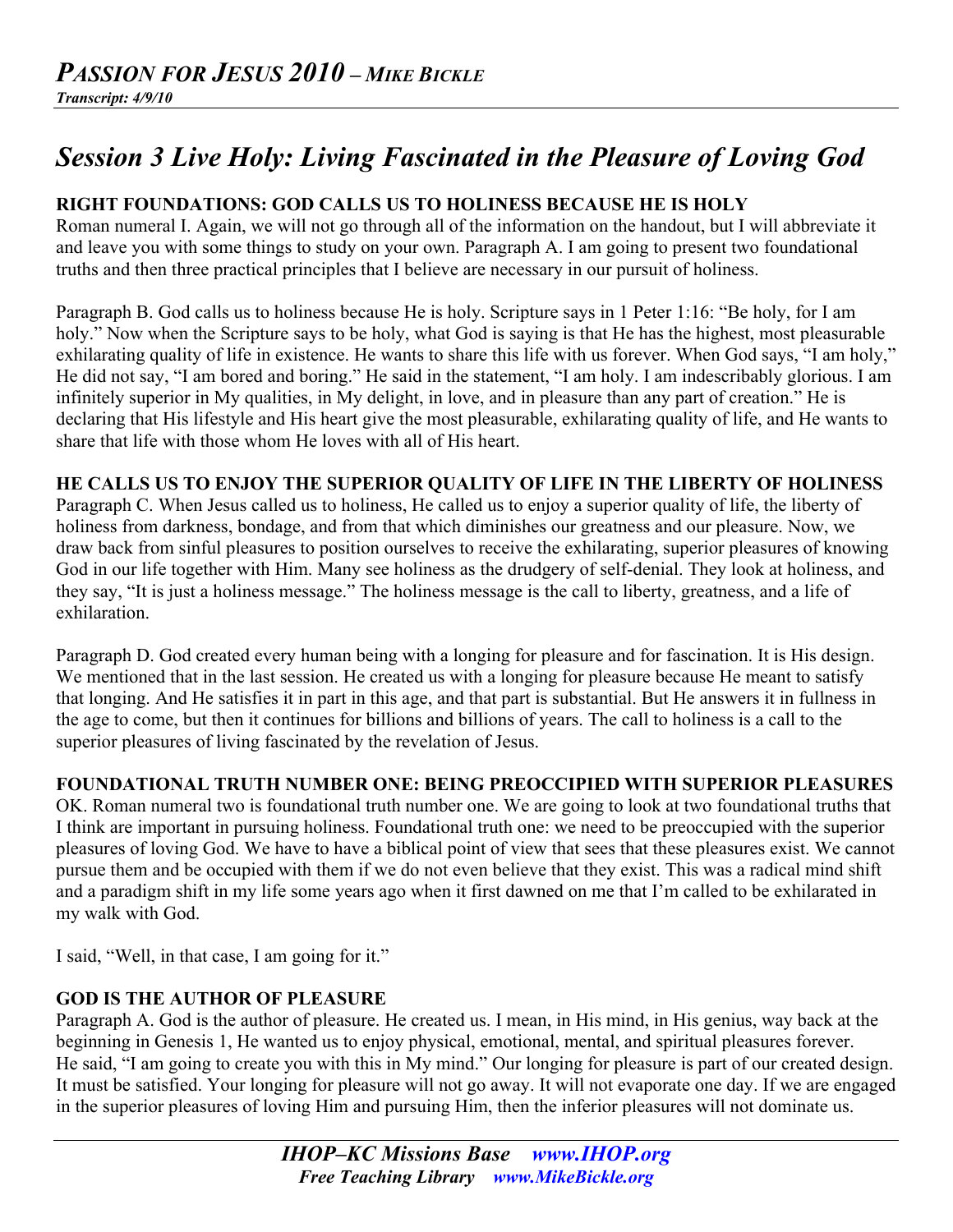There is no such thing as a neutral zone. If you are not pursuing the superior pleasures of loving God, then the inferior ones will fill the gap and dominate your life. The Devil tempts us with "counterfeit" pleasures that are outside God's will.

You are not going to be very successful at fighting off inferior pleasures. If you grit your teeth and say, "No, no, no. Well, I guess I cannot resist, so, OK," you will never succeed at overcoming temptation. But, the Lord taps us on the shoulder and says, "Just turn around." You chase after these pleasures, and you turn around occasionally, looking back at Him. If you are pursuing Jesus with the vision to be exhilarated, you still might occasionally turn to the inferior pleasures and say, "No, in the name of Jesus." But overall, you are still in hot pursuit of Him. Overall, you are still chasing hard after Him.

However, if you fall, struggle with temptation of different lustful images, and you just try to grit your teeth saying, "I love you. I love you. I fell again."

The Lord says, "Turn around. Get another vision. Go after this with all of your heart." I remember once talking to my sons when I was starting IHOP–KC. I was announcing to them how I was starting IHOP–KC. I took them out to lunch. I have two sons, Luke and Paul, who were eighteen and nineteen years old. I said, "I am resigning at the church, and I am going to go do IHOP–KC; we are going to fast, pray, and sing the Word."

And I remember one of my sons said, "Cool. Like now? Why? You seem so excited. Why are you so excited?"

I said, "Here is why: because I am addicted to pleasure."

They asked, "What?"

I said, "I am addicted to pleasure, and that is why I am going to do this. My appetite for pleasure is stronger than your appetite for pleasure. In my walk with God, I have got a big appetite. I have got to have more; I am going after it. I am going to abandon myself in this. I cannot even take business-as-usual Christianity. I have got an appetite for pleasure. I want to fill my spirit because I want to feel more."

They said, "Cool! Dad, that is neat."

Honestly, that is why I do it. That is why I fast, pray, and read the Word of God. I love pleasure. I just want to get the right pleasures in the right way and in the right sequence; but I am into pleasure. I am not gritting my teeth, enduring a boring God and just hoping it pays off later. He is exciting now and today. I mean when we are face to face with God, it will be far beyond what we receive now. Right now is exciting if we go all the way. I mean, people can ignore you and write you off. You do not have to have a big group of people following you or appreciating you to maintain a vibrant spirit. We just must have the vision for pleasure.

## **THE INFERIOR PLEASURE OF SIN COMPARED TO THE SUPERIOR PLEASURES OF GOD**

Paragraph B. The greatest pleasure available to the human spirit is spiritual pleasure, because there are physical, emotional, and mental; God created all these pleasures. We have a fulfillment in God, but the enemy has a counterfeit of every one of them.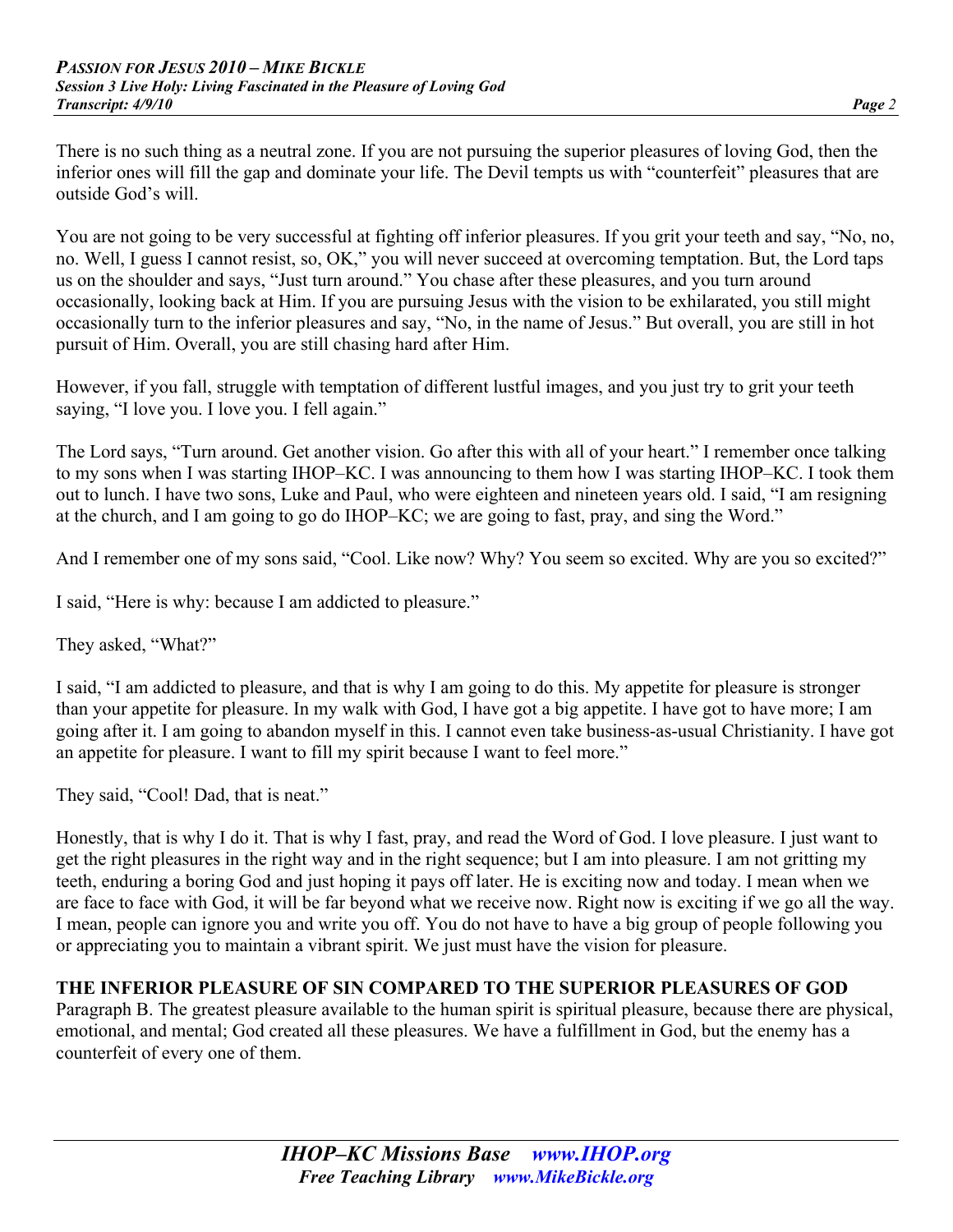Again, I am going to talk about a book of mine. My point is not to sell books. We put them on the internet, and you can get them for free. I am trying to sell ideas—not books. It is a book called, *The Pleasure of Loving God*. I call people to a life of pleasure—not to drudgery, sacrifice, or counting the cost to endure an old, boring God. Rather, I give them a vision of the pleasures of abandonment to an exciting God. I do not mean that God is exciting just because He will use us to do miracles. That is exciting. I like that. I am talking about exciting because our spirit can be exhilarated and vibrant in our encounter.

Even the little bit that He gives us—those little bits, those little moments, those little flashes of glory are so minimal. They go a long way in changing the interior environment of our heart. So, I want to encourage you with this book *The Pleasures of Loving God*. And again, take whatever material I have, put your name on it, make it your own, and rewrite it. Change what you do not like, put new stuff in, and go teach it. And then, tell the same thing to the people you teach it to. Tell them they can do it.

#### **THE GREATEST PLEASURE IS WHEN GOD REVEALS GOD TO THE HUMAN SPIRIT**

The greatest pleasures—paragraph B—available to the human spirit are spiritual pleasures—when God reveals God to our human spirit. This exhilarates our spirit at the deepest level. When we are liberated from the inferior pleasures of sin by experiencing the superior pleasures of the beauty of Jesus, we are truly blessed.

Paragraph C. 1 Corinthians 2:9-11: "But as it is written: 'Eye has not seen, nor ear heard, Nor have entered into the heart of man The things which God has prepared for those who love Him.' But God has revealed them to us through His Spirit. For the Spirit searches all things, yes, the deep things of God. For what man knows the things of a man except the spirit of the man which is in him? Even so no one knows the things of God except the Spirit of God." Now here is the Holy Spirit: He is searching all things. And then Paul said, "He searches the depths of God's heart." Now the Holy Spirit is God, but Paul is portraying him as by—instead of the word "searches," the word "discerned."

The Holy Spirit is discerning the deepest emotions of the Father's heart. Why? So we would know them to reveal them to us. The Holy Spirit is the escort. He said, "I am searching the deepest things of the Father's heart, or I am discerning it. And here is my mandate: to give you insight into it and to exhilarate your inner man with it."

I say, "You are searching the depths of God to give it to me? And you are God searching God." We are not talking about some treasure hunter who lost His way. We are talking about God the Holy Spirit searching God the Father and the Son. That is a sound deal there. I mean the Holy Spirit knows. He is going to give it to us. Again, a little bit of revelation goes a long way. Let's use electricity as an analogy: imagine that it is like plugging in a 110 unit to 1,000,000 volts. I mean we just get a little 110-voltage unit and a little bit of God. And God says, "I only gave you a little bit. A little bit goes a really long way." I am sure that my knowledge of science and electrical knowledge is not that accurate, but Paragraph D, the Holy Spirit escorts us on the treasure hunt. Jesus said, "He will take what is mine, and He will give it to you. He will take the things in My heart, and He will give them to you."

And I say, "Oh I want this. I want this." I call this divine entertainment. Honestly, it is divine entertainment. Our spirit is exhilarated. If we can get the vision for divine entertainment, for superior pleasures, we can turn off some of the other entertainment far easier. If we have the vision for this, then we are going to be entertained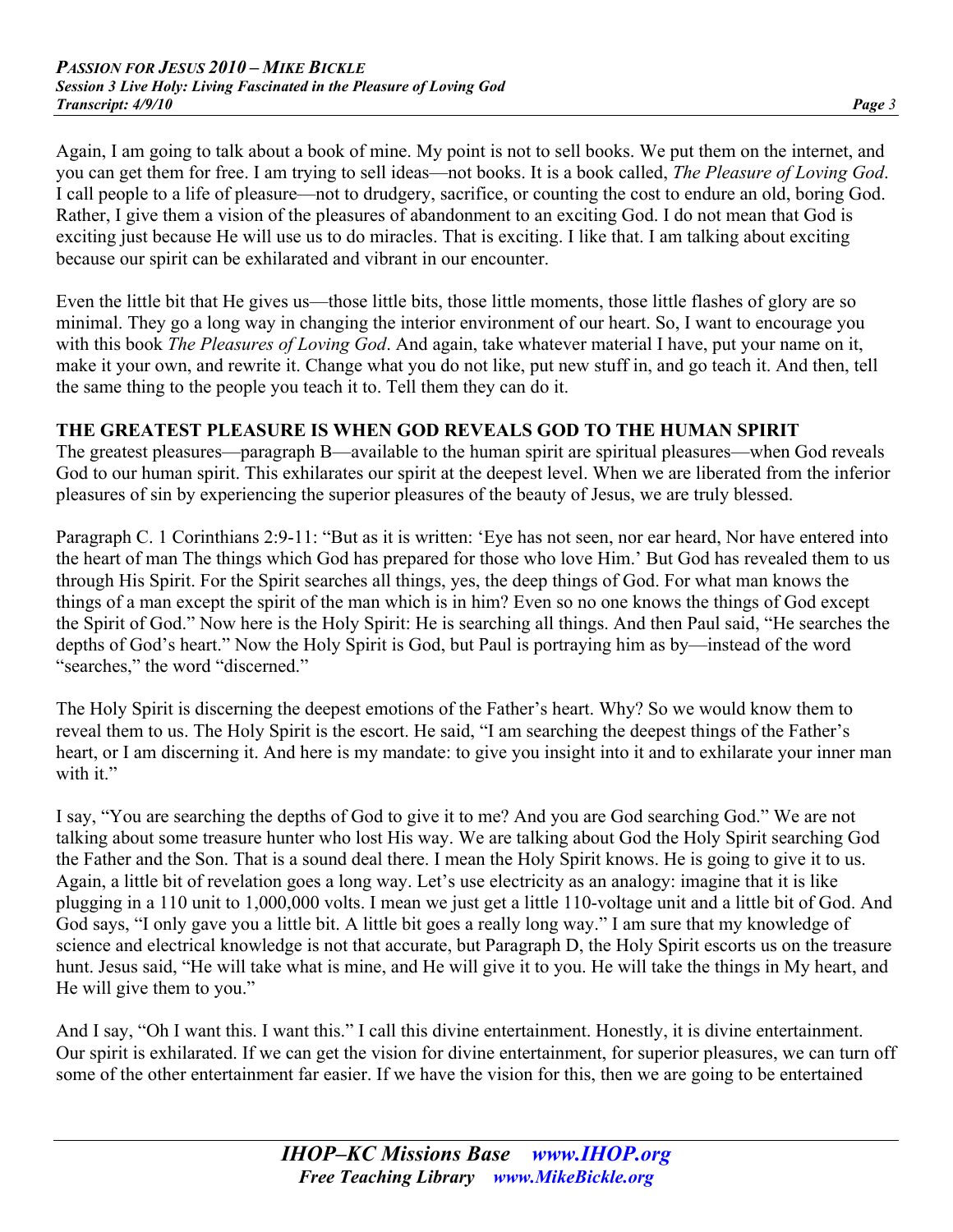because we are called to be fascinated. You cannot live devoid of fascination. You have to be in the pursuit of being fascinated by God. If you do not pursue it in God, you will pursue pleasure in other directions.

#### **THE BEST WAY TO OVERCOME DARKNESS IS TO TURN ON THE LIGHT**

Top of page two. Paragraph F: the way to overcome the wrong focus. The best way to overcome darkness is to turn on the light. But this is very important, because a lot of people are trying to overcome lust, bitterness, and pride by just facing it off, or trying to renounce it. And the Lord just turns the light on, and the darkness is driven out. It says here in John 1:5, "The light shines in the darkness, and the darkness has not overcome it." The light is meant to shine in the darkness, as we must realize that the darkness has not overpowered light. It cannot. Whenever light shines, darkness is always defeated.

It is the same spiritually. If we took this room, or a completely dark room, and the guy says, "Well, I'll get light in this room."

And you say, "OK, open a window. Take a bucket full of darkness, and pour out the darkness. A bucket full of darkness, and pour it out. Imagine taking a bucket full of darkness—pull it out, and pour it out the window."

And the guy says, "Hey, it seems like it is just as dark as it was. It is not getting any better; we are not getting very far. Why do not you just turn the light on?" He turned the light on, and instantly, the darkness was gone. And what we do is—a lot of people focus on getting bucketfuls of darkness to dump out. If they turned the attention of their inner man away from focusing on the darkness, but rather just to go after light, they will overpower darkness. Just go after fascination with Jesus. I am not saying temptation will be automatically gone. They will lose dominance in your life. It is far easier to chase a vision to pursue Him. We can stop on occasion and say, "No," to sin because we are going hard after Jesus. Do not just go hard to obey Him; go hard to encounter Him. Go hard after the revelation of His splendor and for our spirit to be exhilarated with Him. It is far easier to overcome darkness by turning on the light, rather than just to stand before darkness, and try to say, "No," to it all the time.

But it takes a little while in the transition. I am talking to different people. They love Jesus and are entrenched in pornography. And I say, "Well, the key is to have a greater revelation of Jesus." But the problem is that there is a transition time because their spirit is so dulled and so defiled with pornography. They read the Word; the Word is really boring. They love Jesus, but the Word is boring. So they long for fascination, and then there is no fascination. It is completely in vain—an empty pursuit. And so I say, "Just, by faith, get the vision to go after the superior pleasure. It may take awhile before it touches your spirit, but the pleasure will one day be there."

They say, "OK, if that is real."

I said, "It is not going to necessarily work for the first day. It has taken you a while to get that addicted. It did not happen in one day. It will take a while before this defilement lifts, and the pleasure begins to break in to your spirit." I said, "Throw a little bit of fasting in. Fasting does not earn you anything. Fasting increases your capacity to experience." Fasting increases your capacity to feel. Fasting does not earn you anything. It positions your spirit. You want to get deeper feelings in the Word? Throw fasting in when you devour the Word. If you throw fasting in, you will accelerate in your ability to feel the power of the Word. Fasting is critical. I cannot imagine—I do not want to sound like a hotshot. I cannot imagine living my Christian life without regular fasting. And I do not mean because I am disciplined. That is not what I am talking about. I do not mean because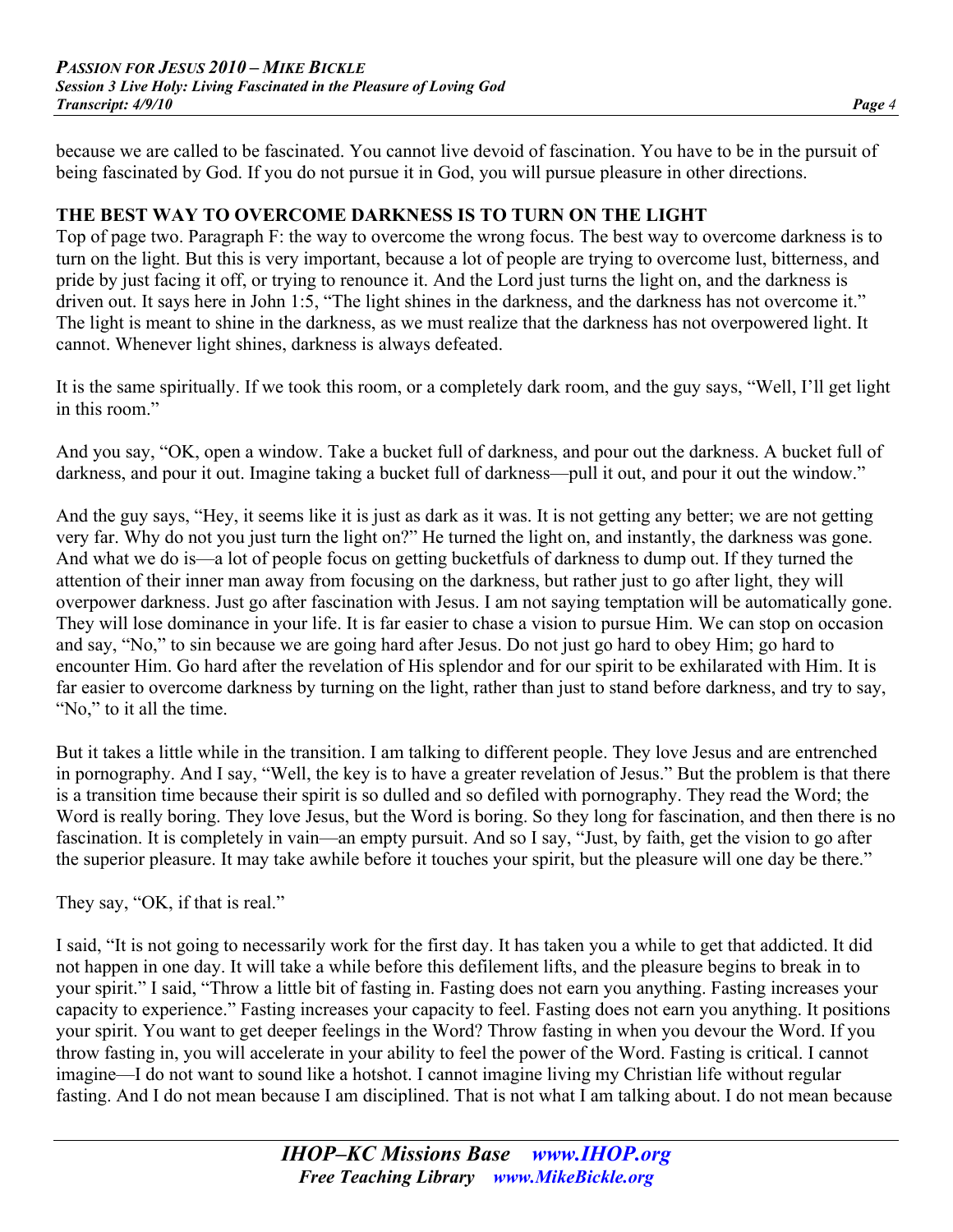I am godly. That is not what I am talking about either. I have done it enough over the years to know one thing for sure: fasting increases my ability to experience and feel. I do this because I love to feel. When I go in seasons where I do not fast like I did the other season, I feel dullness. I hate that feeling. I hate it. I cannot live with it. I do not like fasting, but I love feeling more.

And I tell you: you will feel more. Unmistakably, you will feel more of God's presence. I am fasting, and it might not feel like it matters, but it does make an impact. Often, I feel more after the fast is over, but it shifts something in your spirit. It changes your ability to experience. Throw fasting in. Well, you think that is not something our church teaches, or that is not something that we do. But you have to do it. You absolutely have to.

I do not mean you have to earn it. If you are going to be passionate to feel more, you have got to throw fasting into your regular lifestyle with God. Right? It is right in the center of the Sermon on the Mount in Matthew 6. Sermon on the Mount is just basic Christianity 101. There is no such thing as Christianity without fasting, giving, and serving. That kind of Christianity does not exist. I know our nation is filled with feasting, but that is another voice. It is not the New Testament Christianity. You might say, "Well, it is what I grew up with." What you grew up with is something really deficient. Get over that, and get into the real thing. Throw yourself into it. Do not spend ten years worried about what you did not receive in fullness.

There is no such thing as Christianity without the Sermon on the Mount realities and going after them. It does not matter how big the Church is and how many television stations are on. It is not the Christianity of the Bible. The reason I say that is because some folks get enamored if the Church is really big, or the guy is really famous; it must be real. They have the absolutely wrong equation. If it sounds like the Word of God, or the Sermon on the Mount, that is what we call real.

Weak and broken people, we are not doing it well, but we are going after it hard. We are not doing it well at IHOP–KC, but we are going after it hard. We got a big grid for failing, admitting it, repenting, pushing delete, and jumping back in with full confidence within the hour. And that is how weak and broken people can keep moving forward, inch by inch. You look back after a month, you do not see that much gain. Look back a year or two; there is a lot of gain over time. But the day-by-day seems a little routine and mundane. But you look back a couple of years, you feel a lot different, and your mindset is different. That is OK. That is why I write books so that you can go on bunny trails, and give you the book. That is why we put them on the internet, so that you can afford it. That is why we make it your right to copy, so you can teach it.

#### **GOD'S PERSONALITY AND LEADERSHIP ARE FULL OF PLEASURE**

Paragraph H. Psalm 16. Look at this. David really had a vision of this in Psalm 16:11: "You have made known to me the path of life; you will fill me with joy in your presence, with eternal pleasures at your right hand." He is talking to the Lord: "In your presence is the fullness of joy." Put "enjoyment." Whenever you see joy, put "enjoyment." At your right hand are pleasures! The throne of God is the epicenter of pleasure in all of created order. It is the epicenter of pleasure. David had the vision of the God—the God of pleasure. Again, the Devil counterfeits pleasure. The Devil did not invent pleasure. He counterfeited it. God invented it.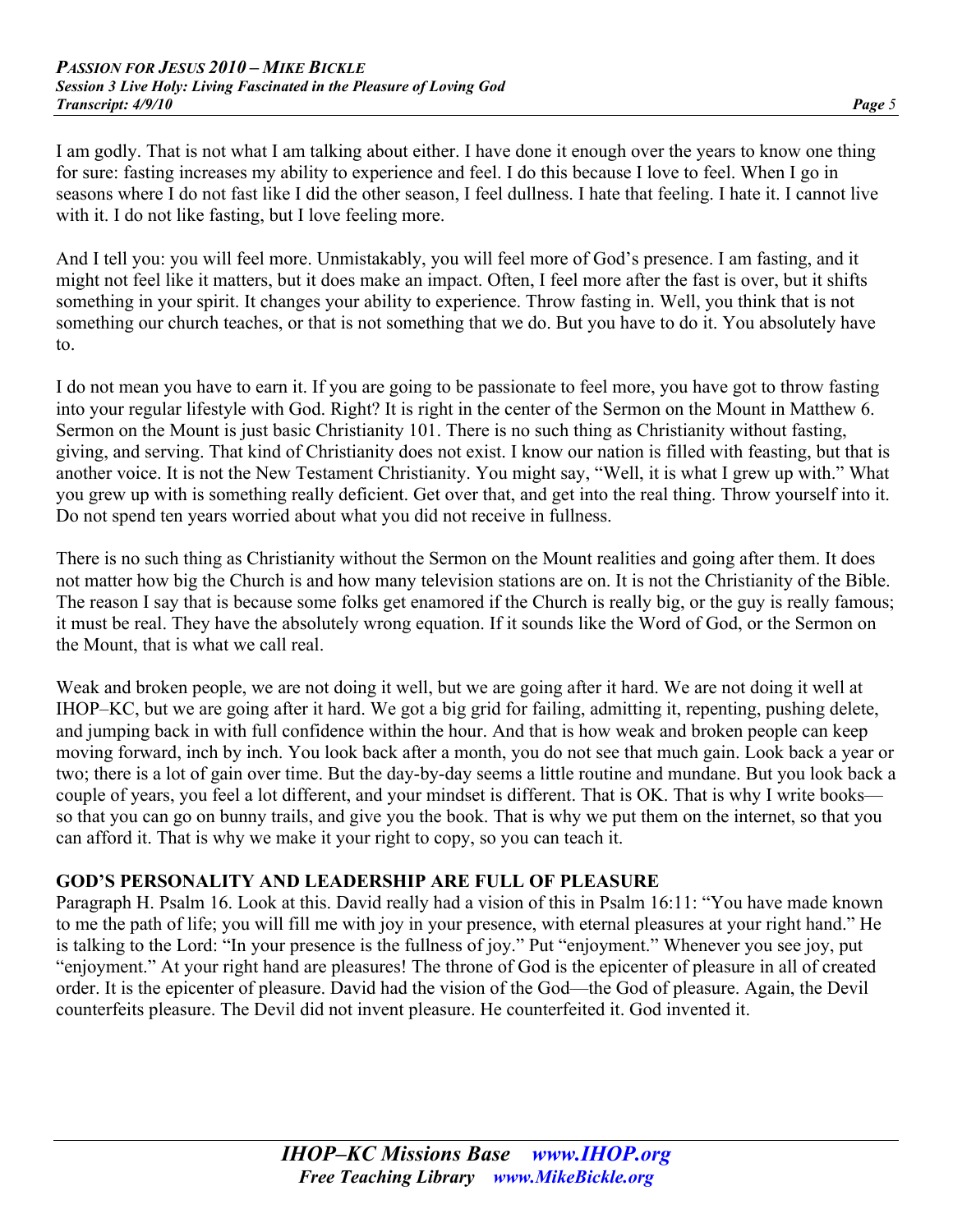## **THE RIVER OF PLEASURE DESCRIBES THE HOLY SPIRIT**

Paragraph I. Psalm 36:8: "They are abundantly satisfied with the fullness of Your house, And You gave them drink from the river of Your pleasures." Here is David again; he is praying, "Father, you give them drink from the river of your pleasures." Oh, I love that verse. He says, "I want to drink from the river of Your pleasures." And that is in the New Testament context of the Spirit of God, who searches the deep things of God's heart to give them to our heart. Get a vision to drink the river of pleasure; again, it your relationship with the Holy Spirit and the Bible. The Bible is so alive and so living.

And at first, I remember when I first really committed myself to the Lord in a really diligent way. I was sixteen years old. I was serious. I was with a youth group where the youth leaders were all preaching on revival and world missions; we led people to the Lord, had prayer meetings, and all kinds of things. I was in a youth environment. So I am sixteen, seventeen, eighteen years old, and I am in a mess because I really love God, but I do not like the Bible at all. The Bible is so boring, really boring. I do not like prayer at all. Prayer is more boring than the Bible—much more. I mean I would endure the Bible over prayer any day. I did not like fasting, and then there was the fourth one—witnessing—that was the least of the bad things that I had to do.

I could do that simply because we had so many witnessing opportunities, as we always went out on teams. And I was thinking, "Oh, I can do the witnessing. I can put up with the witnessing." I lived in that for so many years. I said to God, "Here is the deal. I really love You. I do not like prayer, fasting, bible study, witnessing, but I love You. I really do love You. I like meetings." I did like meetings. I could go to meetings every day. It is just when everybody left; I was in a jam. I said, "Oh no. It is just plain, old, raw me, boring Bible, and distant God." This is horrifying. I went to meetings every day. Well not every day, but I loved to go to meetings. Whenever there was a meeting, count me in.

Bible studies: everybody talking, laughing, having fun, flirting beforehand and afterwards in youth group—I did love that part, and I did love meetings. But here I am: I am eighteen, nineteen, or twenty years old, and I have got this vision to go hard after God. And I said, "God, I am in a jam. I do not like prayer, Bible study, fasting, and, barely, witnessing. Oh, but I love You. I do not know what to do, but I am stuck." And He began to give me a vision, "Just stay with it. Just stay with it."

And little by little, He began to change my understanding that He was a God who enjoyed me even then. That is when I got the revelation. Right back when I was twenty years old, I realized that He actually enjoyed me. That was my first big one. I told God, "You like me? Right now? If I was You, I would not like me right now. You really like Me?" It hit me that He liked me.

And I said, "Wow." Then it felt more comfortable to put up with a boring Bible because if He liked me, there was a chance something good might happen. I knew God loved me. I knew God stamped my passport. I knew that Jesus died. Was this because He had to? It really shifted things. Little by little, in my early twenties twenty-one, twenty-two, twenty-three, it was in those days, that it all shifted. It started really changing. And I tell you, I tell twenty-year-olds: do not wait until you are thirty, forty, or fifty years old. Your life can get set in a course. When you are twenty years old, it was in that window—that twenty-one, twenty-two, twenty-threeyear-old window in my life—for these ideas began to become clear to me. Fresh ideas began to dawn on me is a better way to say it. And it got me excited. Imagine Christianity with an exciting Bible.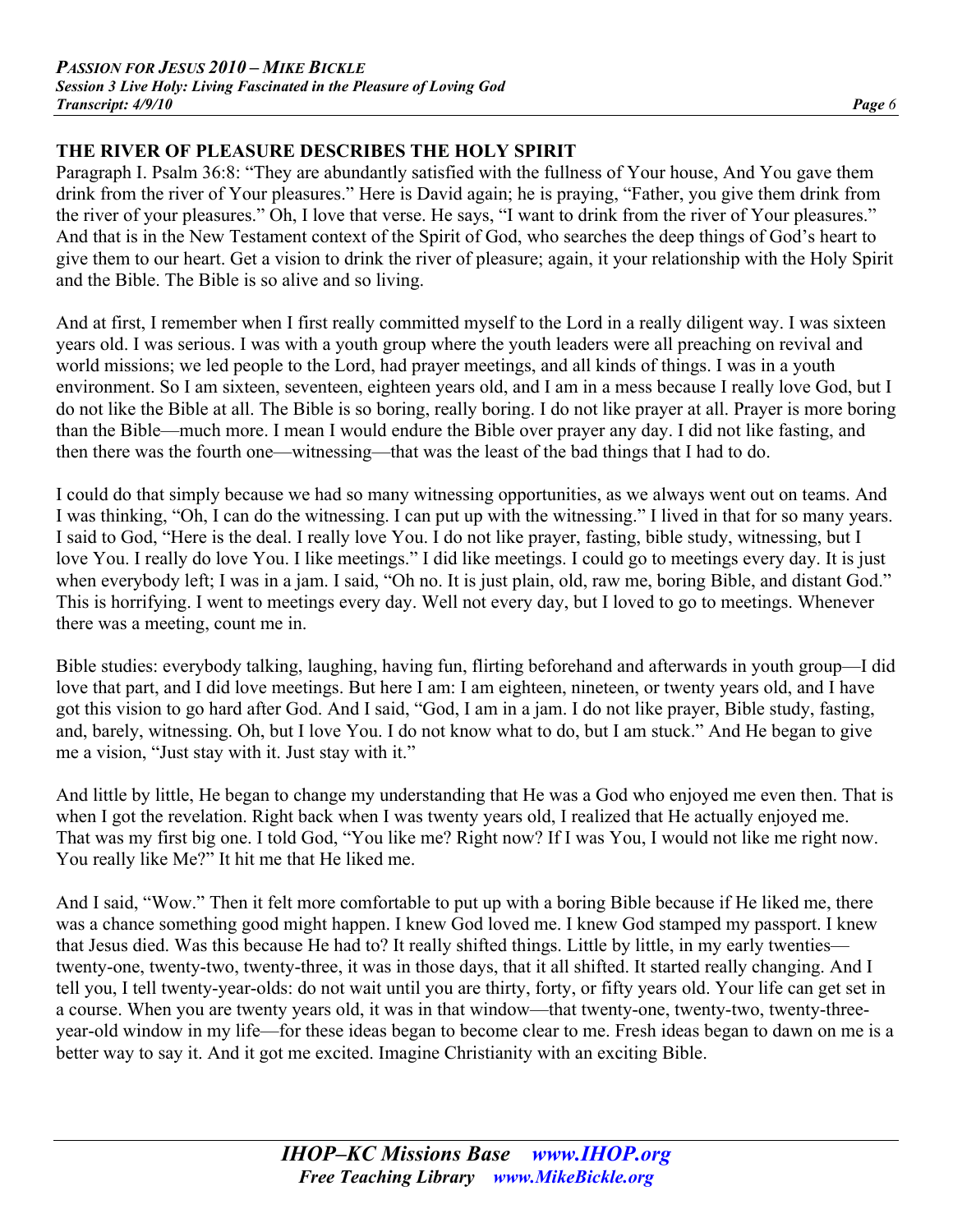I say, "That would be really cool; God, if Bible study was exciting, that would be too good to be true. That means I could walk with You and actually like it. That would be so fun." If you would have told me—if an angel had appeared when I was twenty years old and said, "Oh, servant of God. You will do a twenty-four hour prayer and Bible thing." Back then, the thought of twenty-four hour prayer would have been worse than death; I would have thought, "That is purgatory, whatever that is. What did I do to deserve that? I repent of whatever I have done to deserve this." No, I would have been freaked out by this thought. If God would have told me at twenty-years old through an angel, "I want twenty-four hour prayer with singing the Bible all day long." That thought would have been horrifying to me.

The idea that the Bible would be exciting—it was a fantastic possibility. I want to tell you twenty-year-olds; I want to tell you eighty-year-olds: the Bible can be exciting, and it can be exciting soon. It does not take two, three, four, or five years. It may take some weeks to turn a corner because there are some crusty, rusty emotions weighing down heavy on you. Just give yourself a little bit of patience. You got in that position. It took more than a week or two to get that weighed down feeling. But the Holy Spirit will move on you.

## **FOUNDATIONAL TRUTH NUMBER TWO: SETTING OUR HEARTS ON OBEDIENCE**

Roman numeral IV. Let's go to the top of page three. Foundational truth number two. I want you to leave this place—and I mean a number of you had it before you came, but for those of you who are new—I want to leave you with a vision to be exhilarated and fascinated by the Lord. Your spirit is going to be alive. Your ministry may never be really big. I do not care how big my ministry is. I want whatever size God wants it. That is His business. My goal is to encounter Him, to be faithful in the Word, and to speak the Word of God faithfully. And if there are five, 500, or 5,000 people, that is not my business. My business is to go after God, hard. It is His business to make the number big or small. I might go to prison for a while. I'm out of prison. That is His business. My business is to do it hard with my inner man and to have the right views of God in the process. So do not get fixated on how big your stuff is out there. Do not focus on money or if everybody likes you or not. Do not focus on ministry or if anybody is coming.

Do not get fixated on that. Get fixated on the look of your soul going after this thing. The favor will seem to increase. In other seasons, the favor will seem to decrease. It ebbs and flows in, when your circumstances are easy and hard. Do not lock into where your circumstances are. Fix your heart to go hard after God. You are going to be a man or woman of God with fasting and prayer. No one is good at fasting. No one is good at prayer. No one is good at the Bible. No one by nature is good at any of this. We are all folk. We are all in it together, but just stick with it. But if you have the right vision, it will be pleasurable. You must believe that it is within reach. It gives you a vision to stay with it.

## **EMPOWERING AND SATISFYING**

OK. Foundational truth number two. Setting your heart on perfect obedience. This is critical. Paragraph B. The pursuit of ninety-eight percent obedience has limited blessing. The last two percent is where the power is on your heart. I want to say this with energy. You can say, "I will obey in every area except that one area, I am going to hold onto it." Imagine the little guy at Christmas; he gets the new train set. Imagine the electric train set, and he plugs into it. It has got the whole power and light company of the city behind it; you have a little piece of metal on that track short circuit. The electrical power of the whole city and the power-light company cannot move that little one-pound train. You have one area in your life. I do not mean you are stumbling. You can have five areas that you are stumbling in. There might be just one area where you are not agreeing to obey in. However, that one area will completely minimize the vast majority of your experience of the power.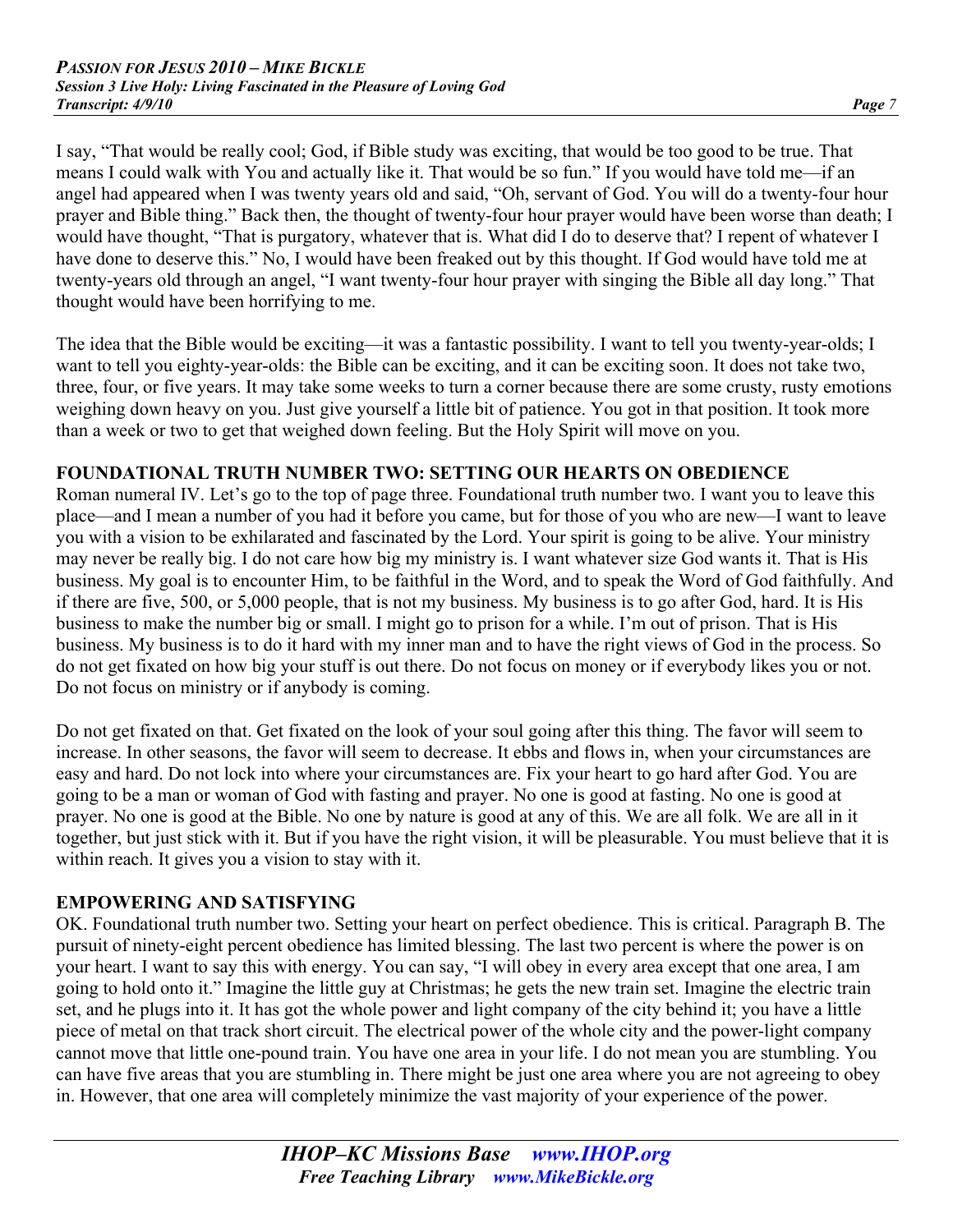There is just one area. I found this some years ago. Paragraph B. A surprising dynamic happens in your emotions, when you are bringing every area into active obedience.

#### **BRIDLING OUR SPEECH, MAKING A COVENANT WITH OUR EYES, TIME, AND MONEY**

Paragraph C; your speech. Say, "I want my words to be pleasing. I mean all the time." They will not be pleasing all the time, but you are aiming for 100 percent obedience. I set my heart to do this many years ago. My words still are not always pleasing to the Lord. But when they are not, and I know it, I call it sin. I say, "I am not going to be sloppy with My words. Holy Spirit, help me, as I do not want to go there. If I go there, it is going to change our dialogue, because I am not going to talk to You as much about the things I am talking to You about. I am going to talk to You about obeying in that area of speech."

The Holy Spirit answers our cry for obedience, "OK, good. Let's bring that area into leadership and under My leadership."

## **COVENANT WITH OUR EYES**

We must make a covenant with our eyes as in Job 31:1. We must—male and female—we must make a covenant with our eyes. We will not look on things that incite lust in our heart. I do not mean a casual attempt to stay away from it. I mean to make a covenant to never ever go there. You might go there, but you call it sin when you do. You do not say, "Well, you know, this was a tough day."

Rather, you say, "I sinned. I am confessing it. I am renouncing it, warring against it, and returning back to commitment to obey in that area." If you do that in every area of your life, it affects every other area of your life; look at this—your appetites. I am talking about your time. You have got twenty-four hours a day. It all belongs to the Lord. All of it is His. People wrongly think, "I got my IHOP–KC time and my personal time." There is no such thing as personal time under the lordship of Jesus. It does not exist. There is no such thing as time out from Jesus' leadership. There is rest time. There is physical re-cooperation time. There is down time, in terms of work, but it is all under His leadership. We do not have prayer room time and then time when we are back into the IHOP–KC world.

I said, "No. IHOP–KC will be miserable for you if you live like that. Forget it. All of your time is His." And when that touches your spirit, there is vibrancy in your spirit. There is a spark in you.

#### **ALL OUR MONEY IS HIS MONEY**

Your money, all of your money, belongs to Jesus. Not just all of your money where you are in your early twenties, and you are broke. I am talking about all of your money for all of your life. I made a commitment to the Lord when I was in my early twenties that I would live a certain way. I committed to live a simple lifestyle for the sake of the gospel. And the Lord whispered in my heart some years ago, "I am going to give you extravagant wealth," so I determined then that I was not going to touch it for my personal life.

The Lord says, "OK, if you are going to be that way about it, I will even give you more." And God will tell each person what he or she wants. I want to tell you this: a life of fascination is about your speech, your appetite, your time, your money, and your eyes, when everything is brought under His leadership.

Obey in every area. Know we stumble many times, but we call it sin. We repent within the hour. We sign back up for 100 percent obedience, as there will be a spark in your spirit that is so different when we mostly obey. Do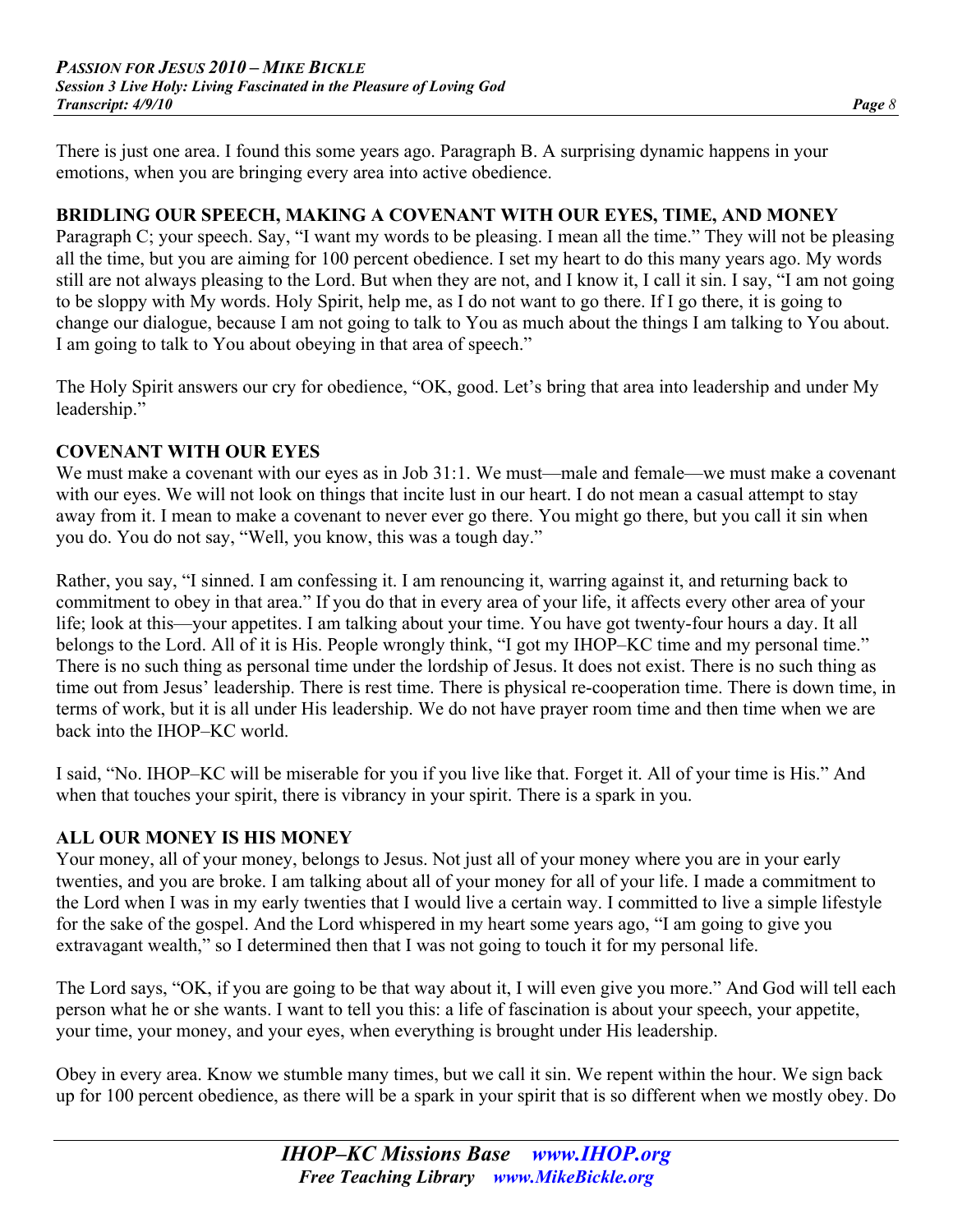not make the excuse, "At least I obey more than my friends do." No, that kind of Christianity is broken. I have no desire to be more obedient or more passionate for God than the guy down the road. That means nothing to me, or to the Holy Spirit. I want to be as radically obedient in the inner man as God will empower me to be. And regardless what measure I have entered, that is where the spark comes to inner man. That is where the fascination begins, and the Word of God begins to unfold. I am not talking about attaining to maturity.

I am talking about setting the heart to go after it. I still have not attained. There are still all these areas of my heart where God is working on me. I still come up short in some of them, but I tell you that within the hour, I repent, though I try to do it within the minute. But within the hour, boom, I say, "I am back. I am obeying with my words. I am obeying You with my words."

I imagine that the Lord answers, "I like this. I like this. You are still weak, but I like it. I like your heart. I like this. We can talk more. You can hear better."

#### **THREE PRACTICAL PRINCIPLES**

Roman numeral V. Top of page four. Foundational truth number one: get preoccupied with the vision of superior pleasure. Foundational truth number two: the intention must be 100 percent obedience. That is where the spark is. Three practical principles. I am just going to do this in five minutes because it is just the idea to get your mind around it a little bit and not to really break it down.

Paragraph A. There must be a cooperation in the grace of God. God will not do our part; we cannot do His part. There is a division of labor. We have our part, and God has His part. He will not do your part. You cannot do His part. It is like the analogy that I have used over the years of the preacher and the farmer. The preacher is going to the farmer's house after church one Sunday, and they are driving up the big long driveway of these acres of beautiful farm and all these manicured farms. These acres are beautiful. And the preacher says, "Wow. God sure blessed you with this farm."

And the farmer said, "Preacher. When God had this farm, it was a mess." And here is the idea: God is not going to plant the seeds, or pull the weeds. He will release the processes of life and send the rain. He will cause the life in the seed to work, but He will not plant the seed and will not pull the weeds.

If we do not do it, there will be havoc. God has a part; we have a part too. He will not make decisions for us. We cannot inspire ourselves supernaturally. God can only give the supernatural inspiration. But God will make the decision; I cannot produce the inspiration. You can read more about that. I have found out that there are three basic principles.

Paragraph B. Cooperating with the grace of God. Just look at Paragraph B. Romans 6:11-14: "Likewise you also, reckon yourselves to be dead indeed to sin, but alive to God in Christ Jesus our Lord. Therefore do not let sin reign in your mortal body, that you should obey it in its lusts. And do not present your members as instruments of unrighteousness to sin, but present yourselves to God as being alive from the dead, and your members as instruments of righteousness to God. For sin shall not have dominion over you, for you are not under law but under grace." There are three basic principles that I find in Romans 6. It is what I call the knowing principle, the resisting principle, and the pursuing principle.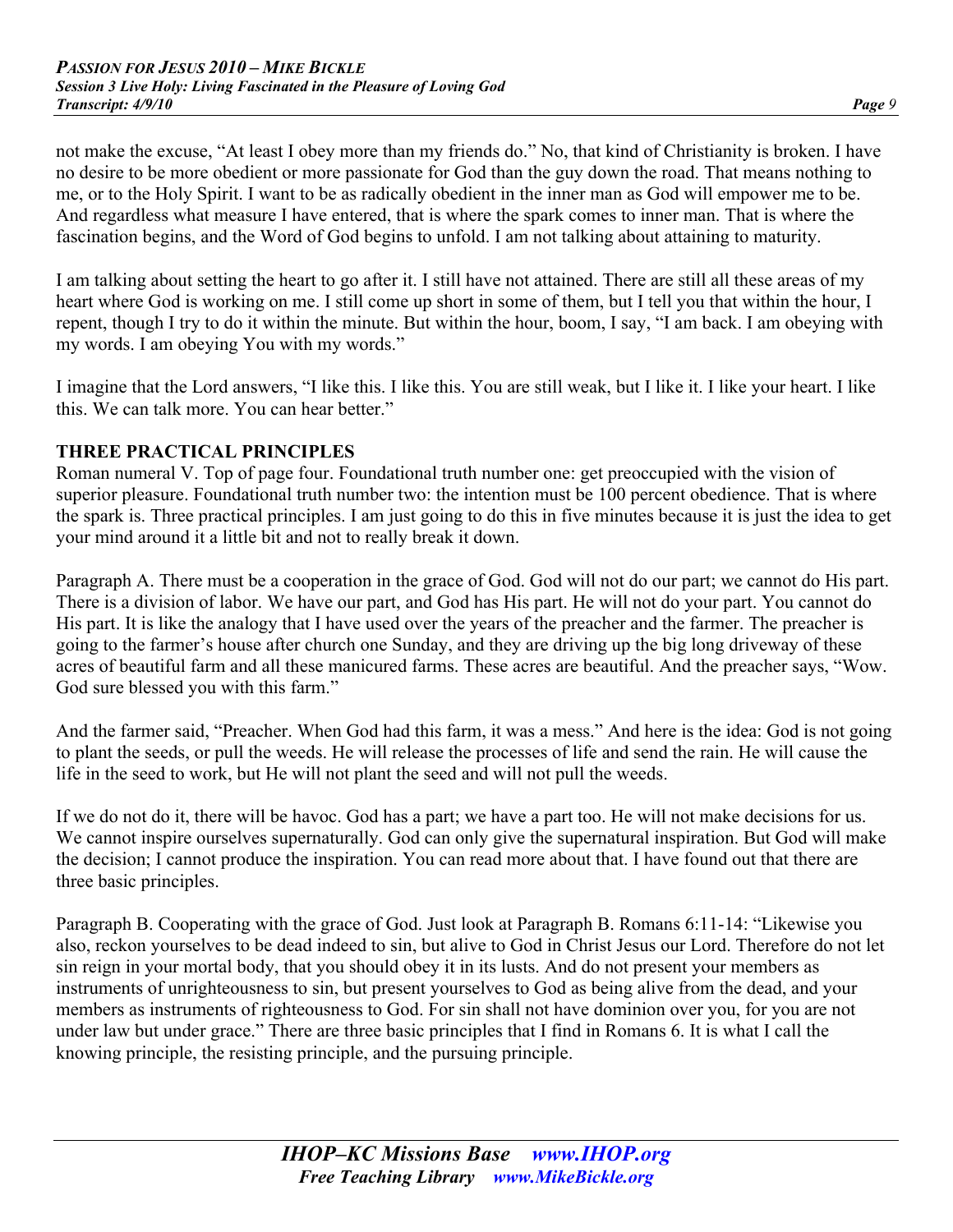#### **THE KNOWING PRINCIPLE**

Let's look at them really quickly—a minute on each one. Paragraph C. The knowing principle. There are things that we must know. We know who we are in Christ, what we receive in Him, and truth about God's heart. Like I have been talking about, the last two sessions are about truths about God's heart. There are things we must know. If the cooperation with the grace of God is going to be fully effective, we need to know the things we need to know, and they are quite straightforward in the Bible. I am not talking about mysteries that nobody knows. I am talking about those four, or five key points: who you are in Christ, what you received in him which is the same thing—the heart of the Father, the heart of the Bridegroom, and what the heart of God is like as you relate to Him so you have confidence in your spirit. These are simple things that we must know.

### **THE RESISTING PRINCIPLE (ROMANS 6:12-13)**

Paragraph D. We have to resist some things. We have to resist sin. We have to resist Satan. We have to resist sin-provoking circumstances. It is as if Paul said, "Do not go to places that incite sin in you." That is what Paul said in the passage that we just overlooked in Romans 6. I did not read it. Paul basically said, "Do not present your body to sin." This means do not get in the car, drive there, sit in the room, and then say "God help! God help! God help!" Do not do that. Do not go to places that incite you. Do not deceive yourself in saying, "Well, it probably will not happen this time."

The Holy Spirit whispers to you, "Well, has it happened in the last fifteen minutes?" Well, actually it has. This is going to be a new one and a different one? We believe lies and excuses thinking, "Well, I think I feel a little bit better today. I was a little down." You have been down for years. You are still down. Anyway, there are things that we have to resist. We do resist sin. We do resist Satan. A lot of people do not resist Satan. They endure Satan instead of resisting Him. The Bible says, "Rebuke him. Resist him, and he will flee." And the Devil comes in oppression with a tormenting spirit, and they never say, "In Jesus' name, go." The Devil says, "Hey, they are not driving me out. This works for me." We have to resist Satan. We really do have to resist Him, and then, paragraph E. There are things that we need to pursue. There are a few very simple things; we pursue God. We pursue people. We pursue serving. There are some things that we can actively do.

#### **PURSUING GOD**

Paragraph F. We must know truth, resist darkness, and pursue God. If we do those three principles with those two foundational truths, a right paradigm of pursuing the pleasures of God in hundredfold obedience with these three principles. I assure you that over time, you will find more liberty in your inner man—and more and more excitement in your walk with God. We will end with Paragraph G. None of these three principles can be omitted.

Now some people do two out of the three principles. Some people resist sin, there are radical Christian groups, and they even pursue God. They are going after God, but they do not know who they are in Christ. Whatever the Devil offers them, they take it.

They say, "I am resisting sin and pursuing God." But when the Devil knocks on their door to offer them a gift of a rattlesnake, they come in and say, "Thank you, God," and they let the Devil in. They do not use their authority against the Devil. They have got a heart of obedience. You have got to resist the things that you have got to resist. They pursue God in prayer meetings, and they get a wrong view of grace. They go outside the prayer meetings, and they do not resist sin.